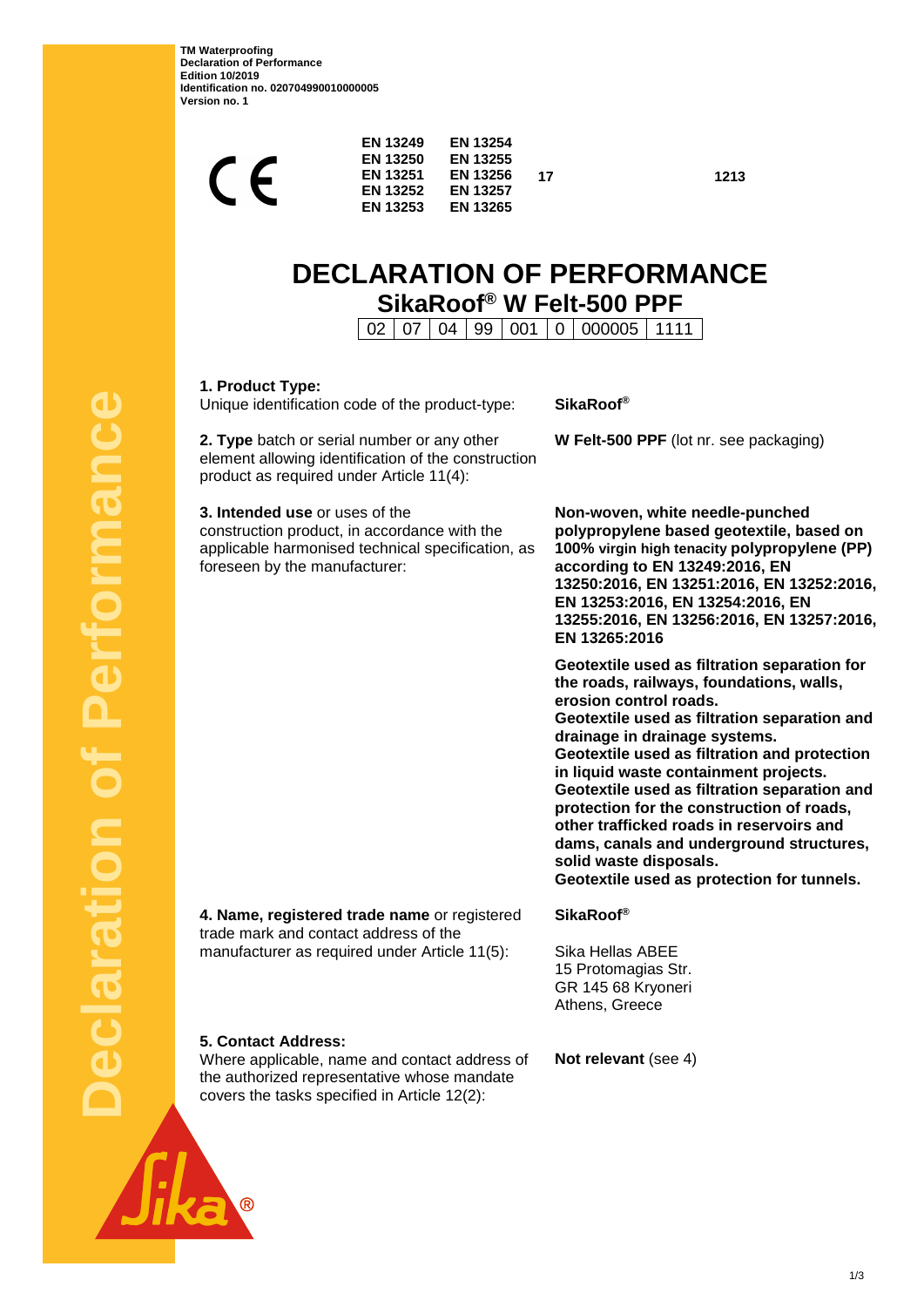### **6. AVCP**

System or systems of assessment and verification of constancy of performance of the construction product as set out in CPR, Annex V:

#### **7. Notified body:**

In case of the declaration of performance concerning a construction product covered by a harmonised standard:

### **1213**

**Not relevant** (see 7)

Notified factory production control certification body No. 1213 performed the initial inspection of the manufacturing plant and of factory production control and the continuous surveillance, assessment and evaluation of factory production control and issued the certificate of conformity of the factory production control (FPC) 7051.

#### **8. Notified body:**

In case of the declaration of performance concerning a construction product for which a European Technical Assessment has been issued:

**9. Declared performance**

| <b>Essential</b><br>characteristics              | Performance                                                                                                                          | <b>Test Standard</b> | <b>Harmonized Technical</b><br><b>Specification</b>                                                                                                                    |
|--------------------------------------------------|--------------------------------------------------------------------------------------------------------------------------------------|----------------------|------------------------------------------------------------------------------------------------------------------------------------------------------------------------|
| Tensile Strength,<br>transversal                 | 38,0 kN/m (- 4,5)                                                                                                                    | EN ISO 10319         | EN 13249:2016<br>EN 13250:2016<br>EN 13251:2016<br>EN 13252:2016<br>EN 13253:2016<br>EN 13254:2016<br>EN 13255:2016<br>EN 13256:2016<br>EN 13257:2016<br>EN 13265:2016 |
| <b>Tensile Strength,</b><br>longitudinal         | 36,0 kN/m (- 4,2)                                                                                                                    | EN ISO 10319         |                                                                                                                                                                        |
| Elongation at break,<br>transversal              | $90\%$ ( $\pm$ 18%)                                                                                                                  | EN ISO 10319         |                                                                                                                                                                        |
| Elongation at break,<br>longitudinal             | $90\%$ ( $\pm$ 18%)                                                                                                                  | EN ISO 10319         |                                                                                                                                                                        |
| <b>Static Puncture (CBR)</b><br>test)            | 6400 N (-10 %)                                                                                                                       | EN ISO 12236         |                                                                                                                                                                        |
| <b>Dynamic perforation</b><br>(cone drop test)   | $5,0$ mm $(-2,0$ mm $)$                                                                                                              | EN ISO 13433         |                                                                                                                                                                        |
| <b>Pyramid puncture</b>                          | 520N (-50N)                                                                                                                          | EN 14574             |                                                                                                                                                                        |
| <b>Characteristic opening</b><br>size            | 70 µm (±20)                                                                                                                          | EN ISO 12956         |                                                                                                                                                                        |
| <b>Water permeability</b><br>normal to the plane | 33 $I(s \, m^2)$ (-11)                                                                                                               | EN ISO 11058         |                                                                                                                                                                        |
| Water flow in the plane<br>(20 kPa, i=1)         | 10,0 $*$ 10 <sup>-6</sup> m <sup>2</sup> /s (-4,0 $*$ 10 <sup>-6</sup> )                                                             | EN ISO 12958         |                                                                                                                                                                        |
| <b>Weathering resistance</b>                     | To be covered within 1 month<br>after installation                                                                                   | EN 12224             |                                                                                                                                                                        |
| <b>Oxidation resistance</b>                      | Durable in natural soil with<br>4 <ph<9 and="" soil="" temperature<br="">&lt;25 °C for a minimum of 100<br/>year service life</ph<9> | <b>EN ISO 13438</b>  |                                                                                                                                                                        |
| <b>Dangerous substances</b>                      | Less than required by national<br>regulations in EU Member<br>states                                                                 |                      |                                                                                                                                                                        |